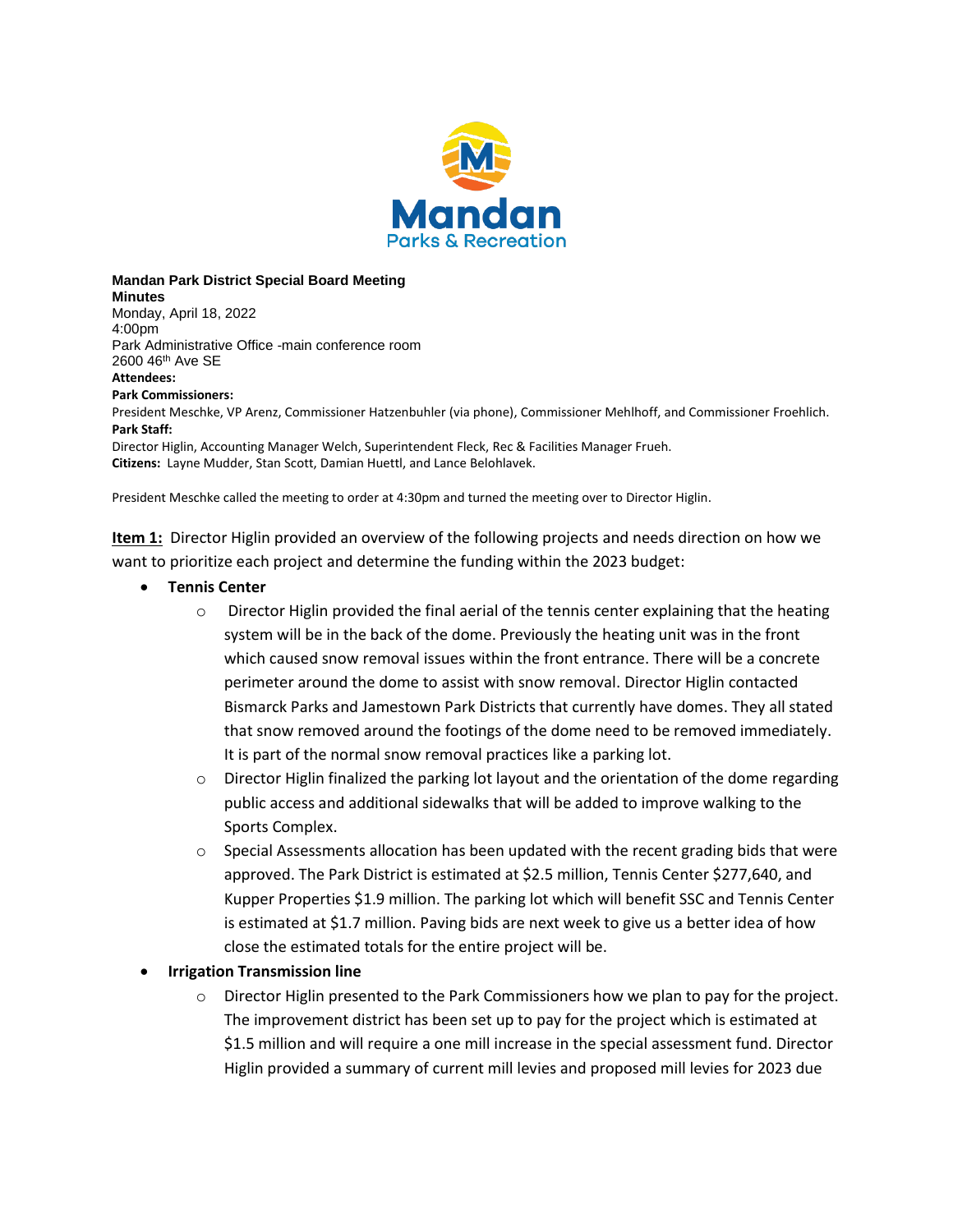to the 16<sup>th</sup> Street/Parking Lot assessment and the proposed irrigation line improvement district.

### **•** Special Assessment Summary:

 $\circ$  Accounting Manager Welch provided an overview of the current special assessment the park district has currently. Since the Park District refinanced the southside assessment in 2021 as a GO Bond, we are required to dedicate mills necessary to make that installment payment from a new GO Bond fund directly. For 2023 special assessments, we are estimating an annual payment of \$454,210 which includes  $16<sup>th</sup>$  Street/Parking lot (\$3 million), Irrigation Transmission Line (\$1.5 million) and refinancing of the Southside Assessment (\$1 million). In order to service the debt for all the assessments, we are estimated increasing 3 mill levies in the special assessment fund/GO Bond fund. Direction from the board is to transfer one mill from the general fund to the special assessment fund and increase one additional mill in the special assessment fund. Vice President Arenz stated that he does not support the irrigation transmission line if construction costs come in at \$1.5 million. Director Higlin stated that we will need to increase Park Operations water usage line item to accommodate using city water. The overall effect will result in a total mill increase of 1 mill for all funds combined, instead of the estimated 3 mills initially proposed.

#### **Rodeo Update**

 $\circ$  Director Higlin provided an overview of the fundraising and how the dollars will be pledged over time. The consensus of the board was to select a loan with a seven-year term since it will allow us to cover the debt with pledges for the first four years and if people pay pledges off in advance, we can use it to make additional payments on the loan, reducing the future interest costs.

# **Park Operations**

o Director Higlin requested approval to start the design of Park Operations Maintenance Building with alternates for a fifth bay and a 4ft knee wall. Updated cost estimates range from \$2.8 million to \$3.1 million. Park Commissioners supported moving forward with ICON to design an insulated metal panel building with alternates for a fifth bay and 4ft knee wall.

#### **Faris Field and Youth Baseball Complex:**

o Damian Huettl from the Mandan Baseball Club (MBC) requested from the Park District \$500,000 and the MBC would contribute \$1.5 million renovate diamonds 9 & 10 at the youth baseball complex. The MBC would carry the debt and the Park District portion could be paid over time if needed. President Meschke asked if the MBC would be interested in paying 100% of diamonds 9 & 10 and the Park District would pay 50/50 not to exceed \$1 million for diamonds 11 & 12 in the future. President Meschke stated that we have a lot of projects currently in motion and financially it makes it difficult to take on such a positive project at this time. Damian Huettl stated that he would need his MBC Board Members to approve increasing its contribution from \$1.5 million to \$2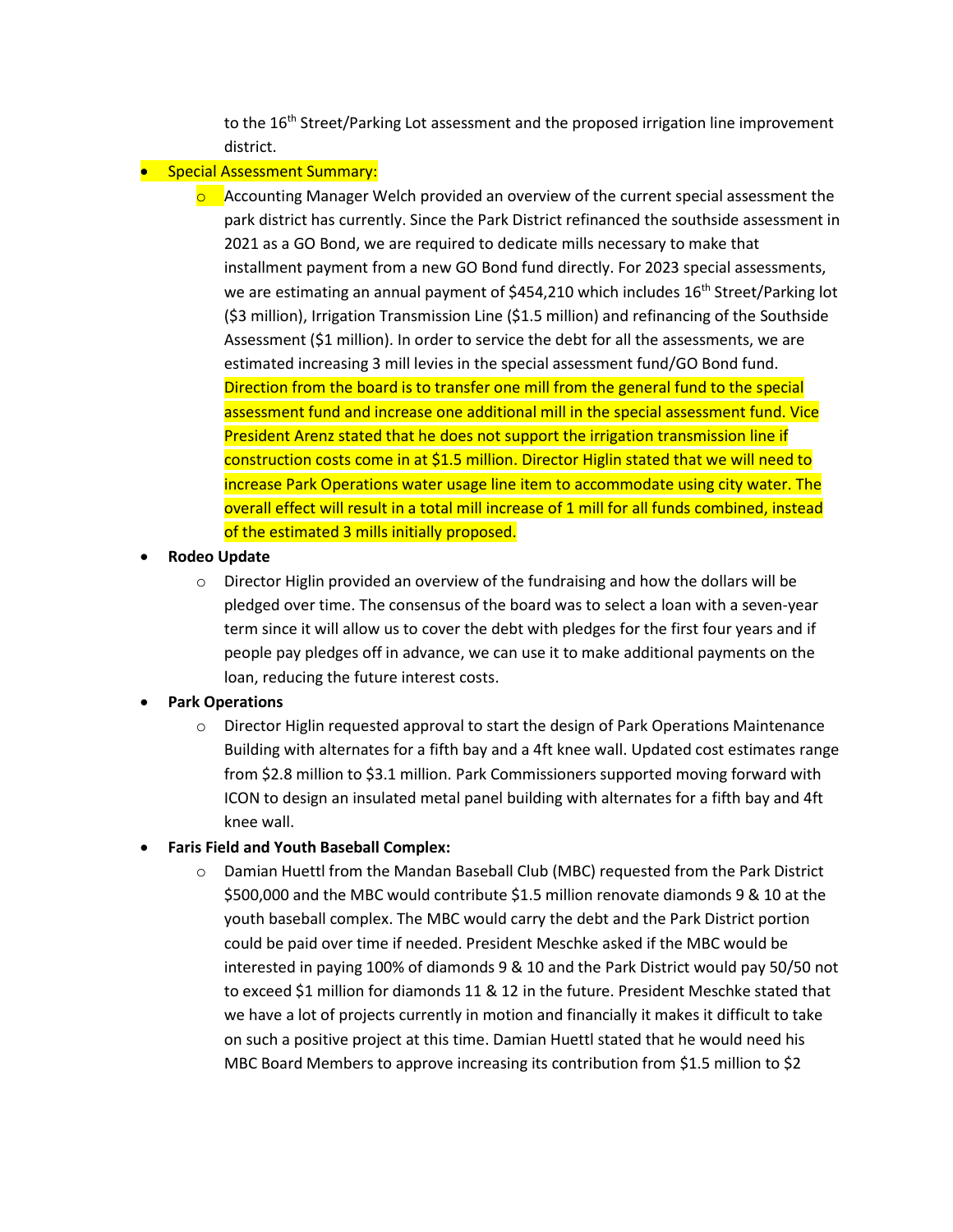million. Director Higlin stated that we would need an agreement between both parties to protect the future construction project for diamonds 11 & 12.

o Lance Belohlavek from Mandan Girls Fast Pitch (MGFP) requested the \$500,000 for help to renovate Faris Field for fastpitch fields. Recreation & Facilities Manager Frueh stated that upgrades for Faris Field and Youth Baseball Complex will allow all programs to utilize all fields for practice, games, and tournaments.

#### **New High School Pool:**

o Director Higlin provided an overview of the new pool design and share his concerns relating to a 25-yard pool vs a 50-yard pool that we operate with today. The concerns are associated with the space available to offer swim lessons, open swim, and aerobics due to high school teams, swim teams, and the Park District all wanting similar times. In order to offer swim lessons, the Park District is going to need a specific time each week to offer consistent swim lessons to the public. Recreation and Facilities Manager Frueh shared swim lesson statistics currently; we serve 125 kids in the summer and 125 over the fall/winter months for swim lessons. In order to meet the need, we need to consider available hours guaranteed to the Park District before we can determine if we can offer similar swim lesson opportunities. The Park Commissioners discussed \$1.25 million over ten years to the School District versus constructing an outdoor pool at Raging Rivers to offer summer swim lesson instead. Director Higlin stated that the pool is an alternate and bids will determine if the pool is constructed as part of the new high school. Once we know the pool is going to happen, then we will need to determine if partnering with the School District make sense or add on to Raging Rivers.

# **Sales tax Option:**

 $\circ$  The board discussed a potential option that would require Park Board approval and City Commission approval. The proposed idea is to request City Commission to use the existing sales tax collections and increase the amount for Faris Field and potentially the parking lot. President Meschke, VP Arenz, Accounting Manager Welch, and Director Higlin met with Scott Wegner, Bond Attorney for the existing sales tax. Legally we can request additional funds if it meets the criteria set forth in the ballot language. The ballot language stated ball fields at Faris Field, two sheet arena, football and track. Currently sales tax collections for the Sports Complex generates around \$2 million and payments are \$1.1 million. As long as we do not extend the 25 yr. term and pay off new improvements at Faris Field within current structure of the first bond sale. To move this matter forward, it would require full Park Board approval, then City Commission approval, and then work with our bond attorney. The item was tabled until the July budget retreat pending discussions with Mayor Helbling and City Administrator Neubauer.

**Item 2:** Accounting Manager Welch presented a 5-year summary of the general fund with current and proposed capital projects to demonstrate cash flow. The goal of the general fund balance is to maintain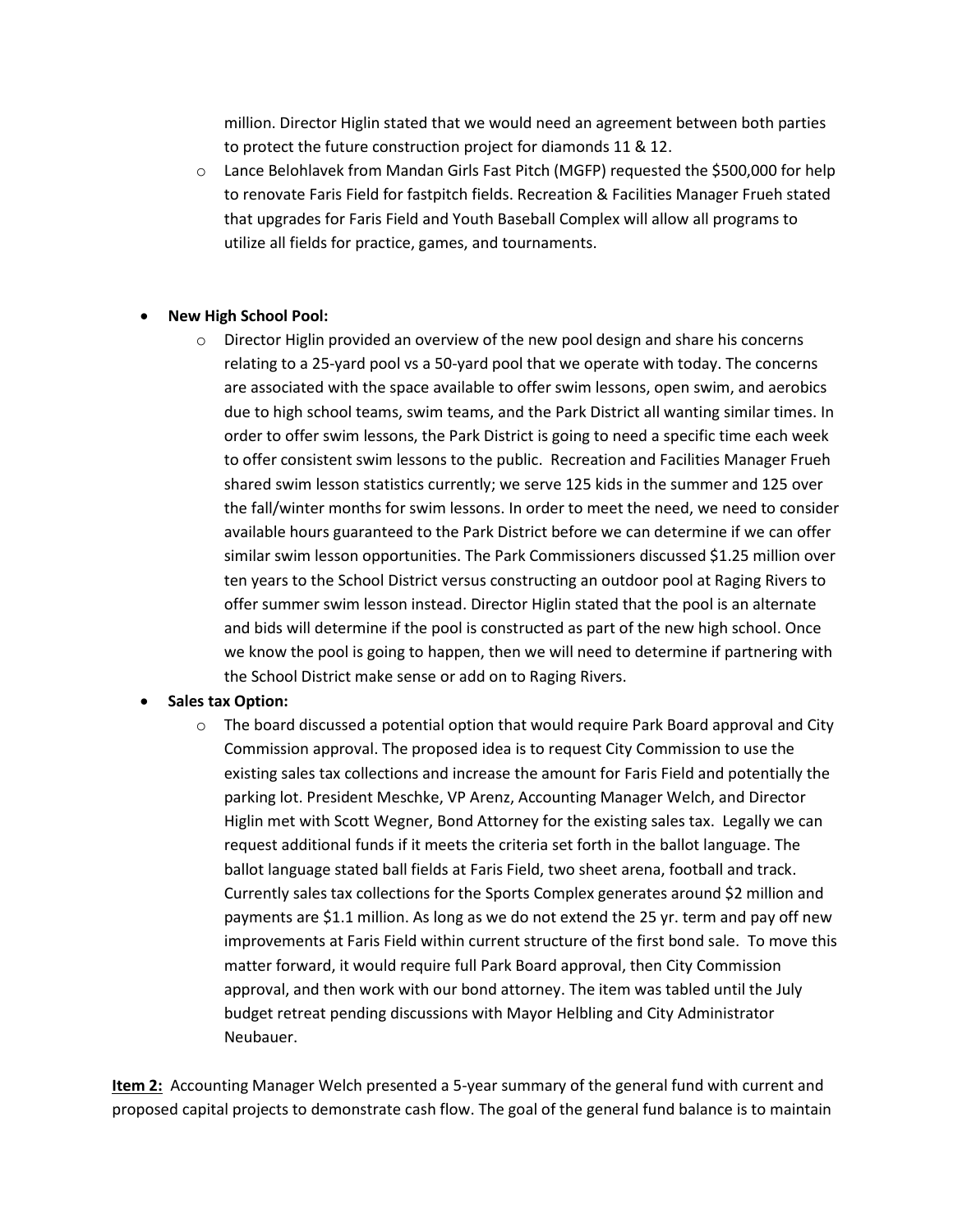30% of operation budget to plan and prepare for the future. The current Park Operations Maintenance building has \$900,000 in the 2022 budget and a ten-year loan payment equating to an additional \$1 million loan. We also estimated \$35,000 for interest payments for the rodeo arena and \$125,000 annual payments for the new indoor pool. The overall revenue over expenses in the general fund have a net profit of \$217,441. The special assessment fund and the GO Bond Fund both have shortfall due to not enough mills to cover the special assessments. The recommendation is to move one mill from the general fund and increase one mill in the special assessment fund for a total of 3 mills allocated to special assessments. The current levy in 2022 is 28.29 mills for all funds, and the board recommendation is to levy 29.29 by moving one mill from the general fund and increase one mill in the special assessment fund to balance these funds.

The Capital Improvement Fund is deficit due to large capital outlay project for fencing repair in the amount of \$280,000. We have a fund balance of \$507,900 estimated for Dec. 31, 2022.

**Motion by VP Arenz to adjourn at 6:26 pm, seconded by Commissioner Mehlhoff. Motion passes 5-0.** 

Cole Higlin (May 10, 2022 08:38 CDT) Cole Higlin (May 10, 2022 08:38 CDT) [Cole Higlin](https://adobefreeuserschannel.na1.documents.adobe.com/verifier?tx=CBJCHBCAABAANJeo4RIfTJTksvsbMLcb_mtlsZkXzer5)

Cole Higlin Wade Meschke Director/Clerk, Mandan Park District **President, Board of Park** President, Board of Park Commissioner